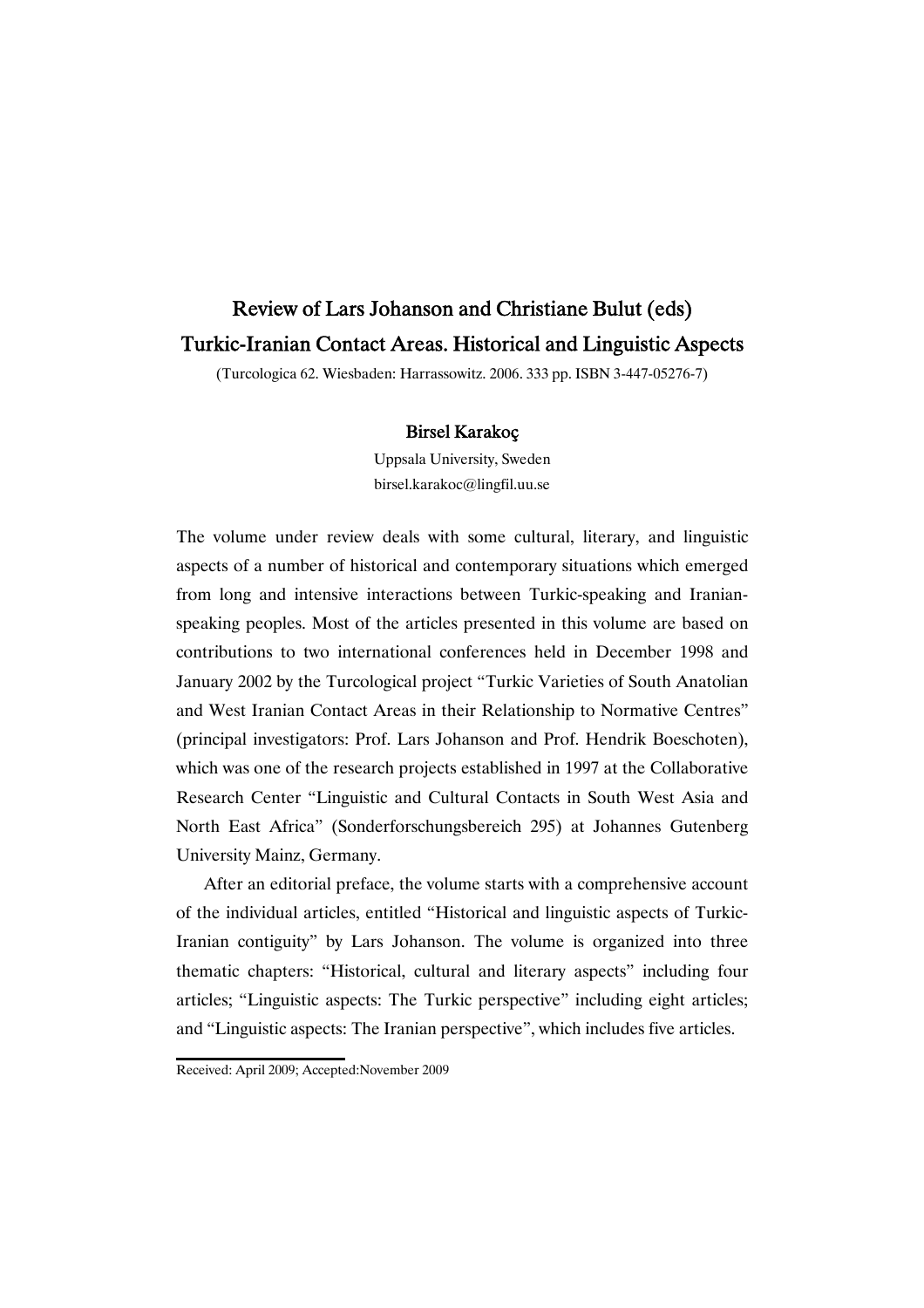The first chapter, on historical, cultural, and literary aspects, begins with an article entitled "Turks and Iranians: An historical sketch" by Peter B. Golden. Golden, a well-known specialist in Central Asian history, provides a substantial account of the historical developments from the mid-fourth century on. He examines the special interactions between Turkic and Iranian peoples, which extend deep into the past, and defines a pattern of contact from the earliest known periods of Turkic history.

The second article, entitled "Das Persische als Hegemonialsprache in der islamischen Geschichte: Überlegungen zur Definition eines innerislamischen Kulturraums", by Bert G. Fragner, is similarly rich in historical and cultural details. It discusses the functions of New Persian from the 10th until the 19th century, in different periods of the cultural history of Islam. The author frames the role of New Persian as a hegemonic language which early on came to complement Arabic, contributing in particular to history, poetry, and epics. New Persian served as a medium through which Central Asian Turkic people became acquainted with Islam and which they used, among others, as an administrative language.

The next article, "Old Anatolian Turkish poetry in its relationship to the Persian tradition", by Barbara Flemming, is particularly concerned with the literary status of the Old Anatolian Turkish mesnevi Xusrev u Šīrīn, which was written in 1397 by Faxreddīn Ya'qūb. This is one of the adaptations of Nizāmī's famous epic poem in Persian.

The first chapter ends with an article by Hendrik Boeschoten on translations of the Koran into Turkic varieties. Boeschoten, (co-)editor of some important East and West Middle Turkic texts, discusses in this article the linguistic relevance of medieval Koran translations for comparative and historical studies in Turcology. As is well known, some of these translations are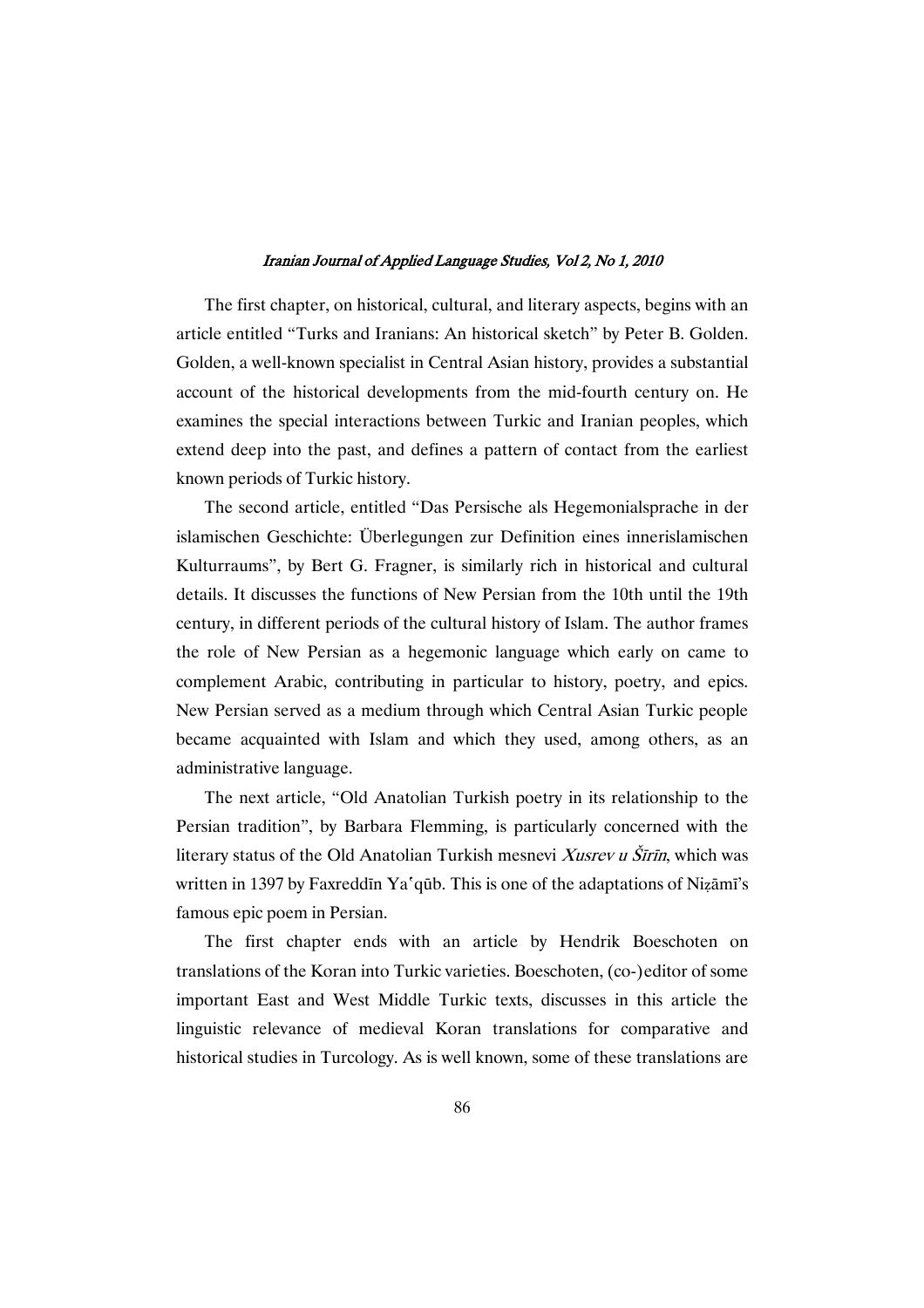## ReviewofLarsJohansonandChristianeBulut*…*

trilingual, containing both Turkic and Persian translations of the Arabic original.

The second chapter, concerned with linguistic aspects of Turkic-Iranian contacts from the Turkic perspective, starts with an account by Gerhard Doerfer, an eminent Turcologist, who has carried out a great deal of research on Turkic languages and varieties spoken in Iran. His overview article with the title "Irano-Turkic", which provides a pregnant comparative-linguistic description (phonology, nominal morphology, pronouns, comparison of adjectives, predicative suffixes, tenses, moods, and lexicon) of Turkic varieties spoken in Iran and the Afšar dialect of Kabul, is one of the most important contributions to the volume. The survey is based on materials from 108 different points of "Irano-Turkic", which include various dialects of Oghuz Turkic varieties: Azerbaijanian (Central Oghuz), Qašqā'ī (South Oghuz), Khorāsān Turkic (East Oghuz), and Turkmen (North Oghuz), as well as the dialects of Khalaj, which is the only non-Oghuz language of Iran. The Oghuz dialects are contrasted with Turkish (West Oghuz). The main bulk of the material dealt with in the article was gathered during expeditions conducted by the Institute for Turkic and Central Asian Studies, Göttingen, Germany.

The next article, penned by Peter Zieme, is concerned with hybrid personal names among the Old Turks and Ancient Uyghurs as a special device of Central Asian naming. Zieme considers some groups of these hybrid names, which consist of at least one element of Middle Iranian or New Persian origin, and remarks that knowledge about naming practices offers important clues both for the cultural history of Turkic people and for language contacts in ancient Central Asia.

The next article, under the heading "The palatal glide in Oghuz Turkic and Western Iranian morphophonemics" by Marcel Erdal, is concerned with the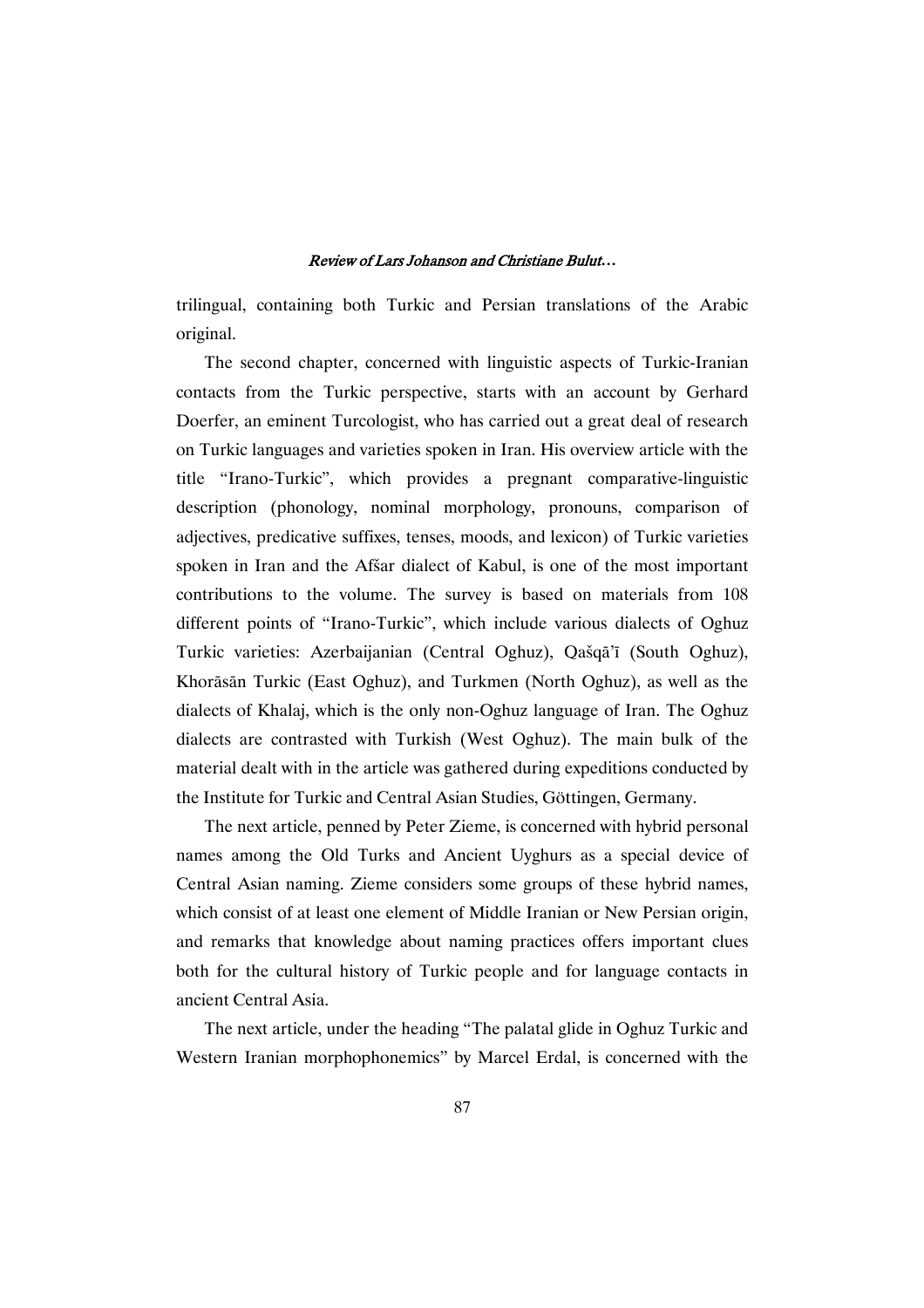consonant glide /y/ occurring in morpheme junctures as a "bridging" consonant in several languages in the Near East. Erdal concludes his discussion by ascribing the emergence of this phenomenon in the Western Oghuz branch of Turkic to the areal influence of Western Iranian languages, which widely resort to consonantal hiatus bridgers. The ideas of the so-called "connective" phonemes and Erdal's view of an areal influence of Western Iranian languages on Western Oghuz have been discussed by Lars Johanson. Johanson (2011) remarks that claims based on the concept of "connective" vowels, which are thought to have been inserted between stem-final consonants and consonantinitial suffixes, and the concept of "bridging" or "buffer" consonants, which are thought to have been inserted between stem-final vowels and vowel-initial suffixes, are historically not supportable and convincing. He argues that this kind of suffix allomorphy in contemporary West Oghuz Turkic relies on earlier morphological structures that have changed mainly through consonantal deletion and subsequent contractions, including vowel assimilations.

Heidi Stein's article explores the occurrence of palatal vs. velar vowels in loanwords from Arabic-Persian in 16th century Ottoman Turkish, by presenting examples from the Middle Ottoman transcription text of Hieronymus Megiser (1612), which reflects the everyday speech of the western part of the Ottoman empire.

The next article, entitled "Same source – different paths. Remarks on temporal clauses in Turkish, Azerbaijanian and Persian", by Mark Kirchner compares the structures of temporal clauses of simultaneity in Ottoman Turkish, Azerbaijanian, and Persian by demonstrating the development of coding devices in Ottoman Turkish and Azerbaijanian, both of which were exposed to strong influence from Persian. Kirchner shows that these Turkic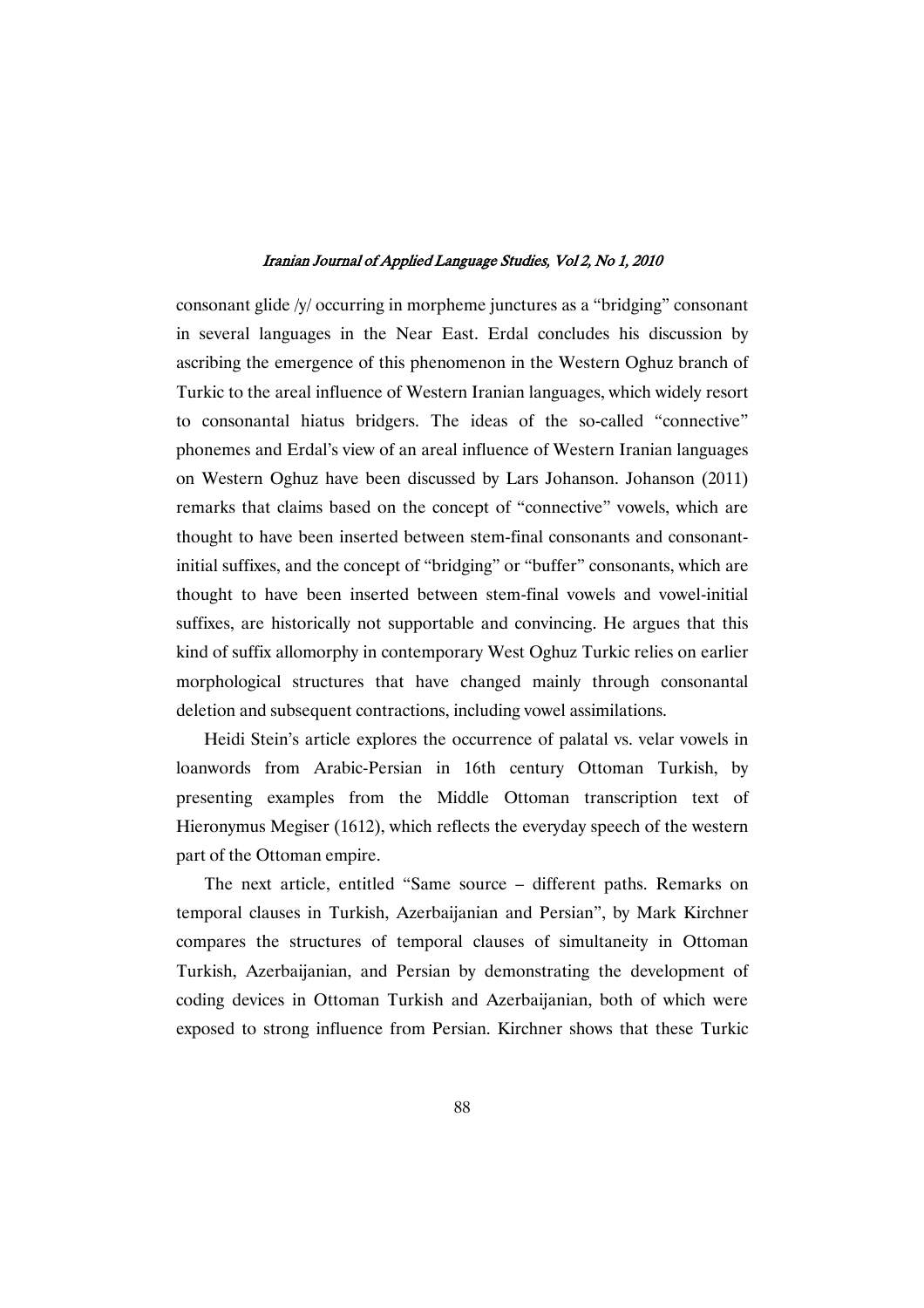# ReviewofLarsJohansonandChristianeBulut*…*

varieties each differ in the coding of temporal relations and ascribes this to different conditions of their contact with Persian.

Christiane Bulut presents a consideration of output from the studies conducted in the research project "Turkic Varieties of South Anatolian and West Iranian Contact Areas in their Relationship to Normative Centres", of which she was a collaborator. Her article provides a survey of contact-induced patterns of relativization in Turkic varieties spoken in East Anatolia, Iraq, and West Iran, a region characterized by intensive contact between a number of different Turkic and Iranian varieties. Taking a diachronic perspective into account, Bulut also analyzes examples from Old Anatolian Turkish and Ottoman Turkish in order to reconstruct some aspects of the historical changes of syntactic code-copying.

The next contribution in this chapter is from Éva Á. Csató, who has authored some studies on the scarcely-investigated Kashkay language, which comprises Oghuz Turkic varieties spoken in the Kashkay confederation in the southwestern part of Iran. In this article, entitled "Gunnar Jarring's Kashkay materials", Csató presents and linguistically describes some materials from a corpus gathered by Swedish diplomat and scholar Gunnar Jarring during the years 1943 -1944.

The chapter on linguistic aspects from a Turkic perspective ends with an article entitled "Ottoman or Iranian? An example of Turkic-Iranian language contact in East Anatolian dialects" by Bernt Brendemoen, a specialist on the Eastern Black Sea Coast dialects of Turkish. Brendemoen's subject is similar to that of Heidi Stein: the pronunciation of vowel phonemes in loanwords of Arabic origin in Turkish. He investigates this issue in Turkish dialect groups and remarks that the vocalism feature of these words is shared by the East Anatolian and Eastern Black Sea dialects, although, linguistically, there is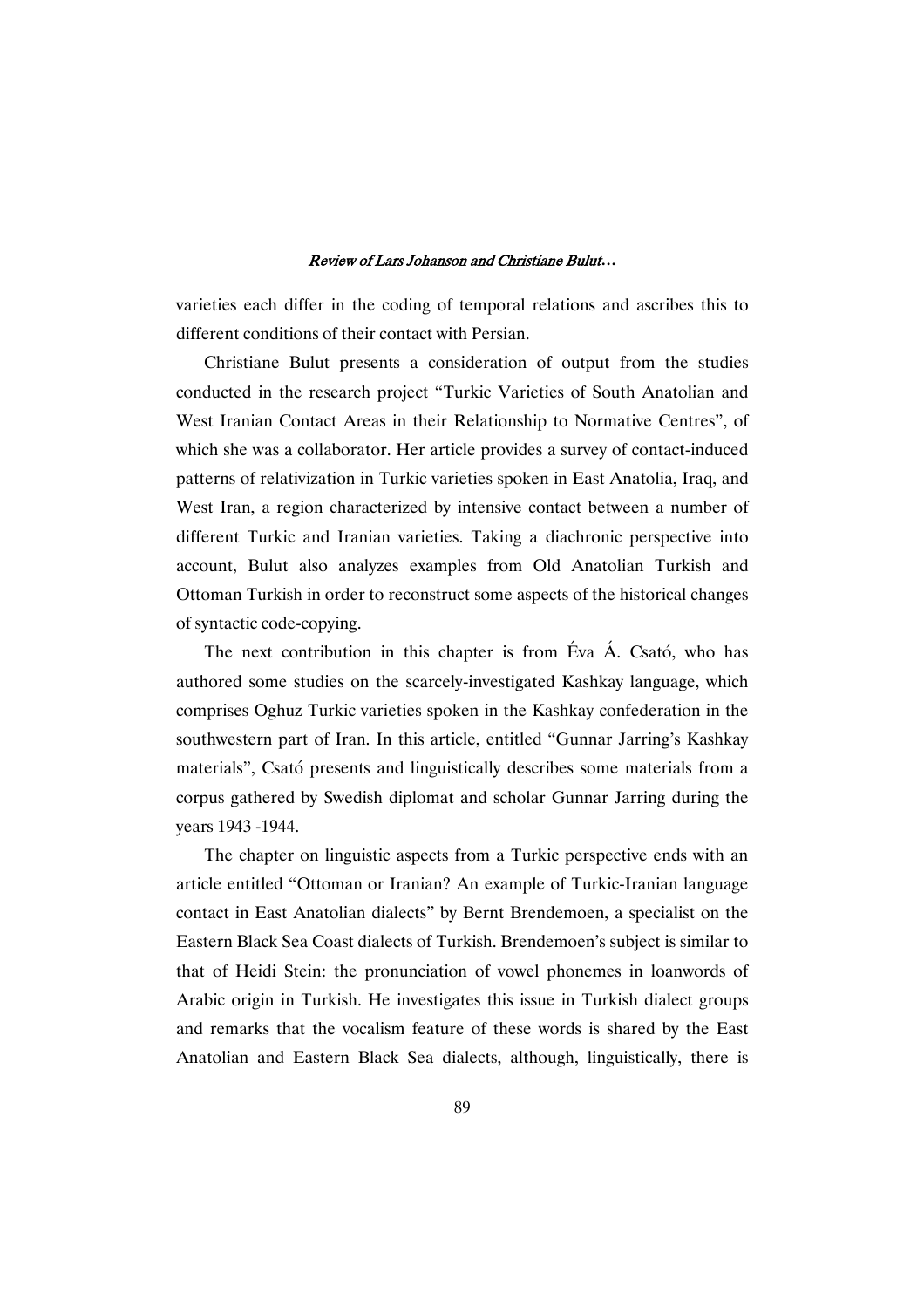otherwise a sharp borderline between these dialect groups. The realization patterns in these dialect groups differ from those found in West Anatolian dialects, but are similar to those found in Azerbaijanian. To explain the vocalism found in East Anatolian dialect groups and in Azerbaijanian as a result of code-copying from Persian is straightforward, as they share most other linguistic features thanks to the strong influence of this latter language.

However, the occurrence of the same kind of vocalism in Eastern Black Sea dialects needs an explanation. Brendemoen suggests that the diffusion of the vocalism feature in both these Turkish dialect groups might reflect a tradition going back to a period when the Akkoyunlu state played a decisive role in the region in question.

The third chapter, "Linguistic aspects: the Iranian perspective", begins with the enticing title "A multiethnic origin of New Persian?" by Bo Utas. Utas, an eminent scholar in Iranian studies, deals with the origin of New Persian, a written language for more than one thousand years. It has been claimed that New Persian emerged in Eastern Iran through adaptation of the spoken Sasanian Middle Persian "court language". Utas, however, asks whether the development of the New Persian language could have been due to fundamental sociolinguistic changes in a heterogeneous linguistic area. He argues that written New Persian is not a linear continuation of a specific spoken variety, but rather a new multicultural construction involving many different languages, including Turkic.

The next article with the title "Language change and modeling modal axes: Irano-Turkic convergence" is penned by Gernot Windfuhr. Windfuhr presents a new model for the synoptic mapping of verb systems in different Iranian languages, namely Persian in Iran, Tat in the southeast Caucasus, and Tajik in Central Asia. The latter two varieties have been in contact with Turkic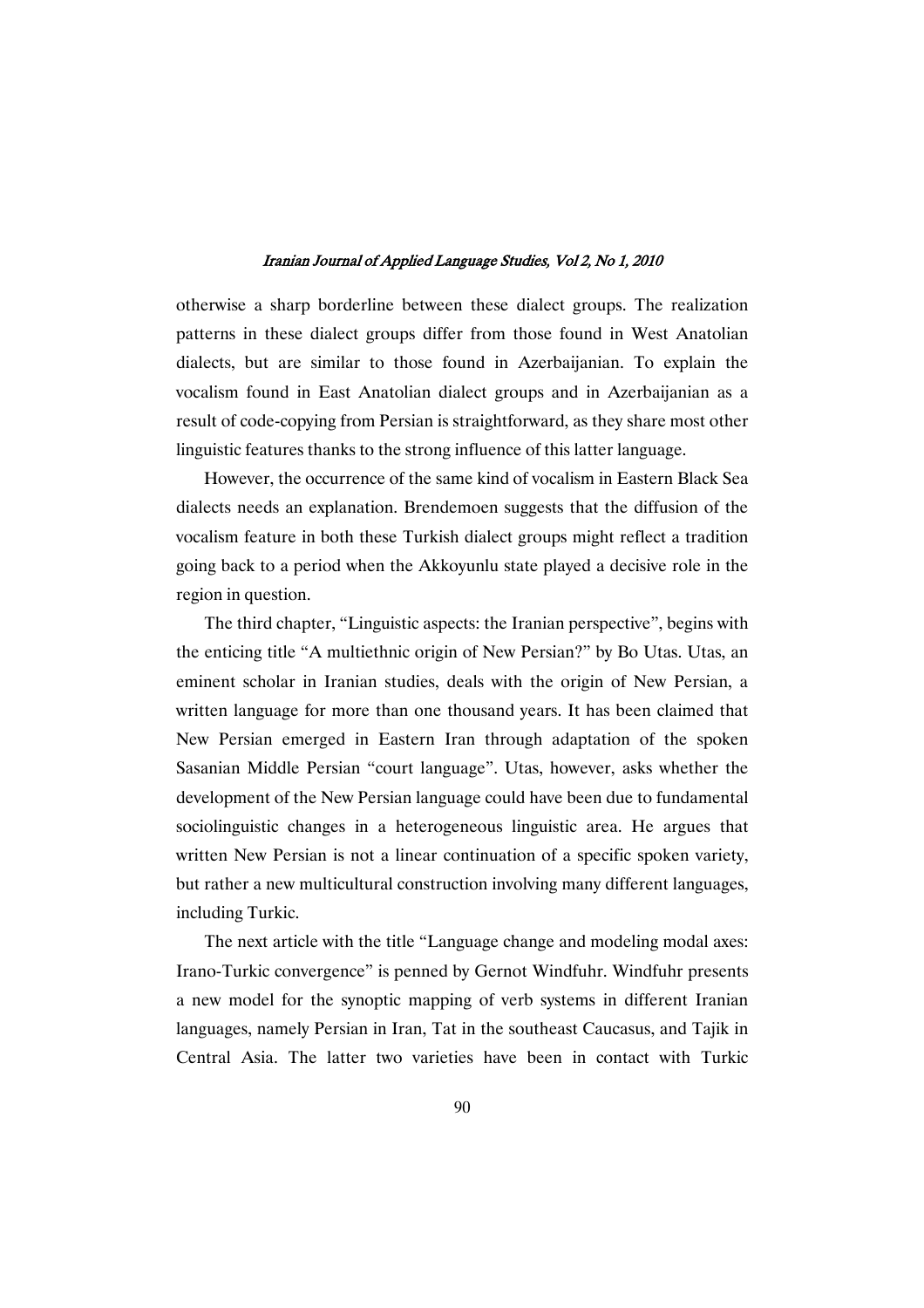### ReviewofLarsJohansonandChristianeBulut*…*

languages and expanded their verb systems, as Windfuhr shows, by developing evidential and progressive categories that are typical of the linguistic systems of the surrounding Turkic languages.

Next, in a comparative and for the most part synchronic study, Geoffrey Haig presents original data from Kurmanji as spoken in the East Anatolian province Tunceli. He describes eight innovative phenomena in which Turkish influence appears to be most evident. The phenomena typical of this dialect of Kurmanji are not attested to a similar extent in either standard Kurmanji, a written form based on the dialect of Cezir and Botan, or in other varieties of Kurmanji.

The next paper, like Haig's, presents a synchronic study on Kurmanji. Turkish linguists A. Sumru Özsov and Yektan Türkyılmaz deal with five dialects of Kurmanji spoken in different districts of southeast Turkey, giving an account of some phonological findings of a research project conducted at the Boğaziçi University in Turkey.

The final contribution in the volume is from Donald L. Stilo, who has been carrying out areal typological studies at the Max Planck Institute for Evolutionary Anthropology in Leipzig. In his well-organized comparativetypological study, entitled "Circumpositions as an areal response: The case study of the Iranian zone", Stilo investigates the distribution of "split" adpositional patterns over a large area where (among others) various Iranian and Turkic languages are spoken in close proximity. Languages spoken in the area in question provide two opposite word-order patterns: postpositional vs. prepositional. Between these two sets of languages with consistently postpositional or prepositional typology, a third group appears in a "buffer" zone. These languages either alternately use prepositions and postpositions or merge these two opposites into one hybridized pattern of circumpositions. The